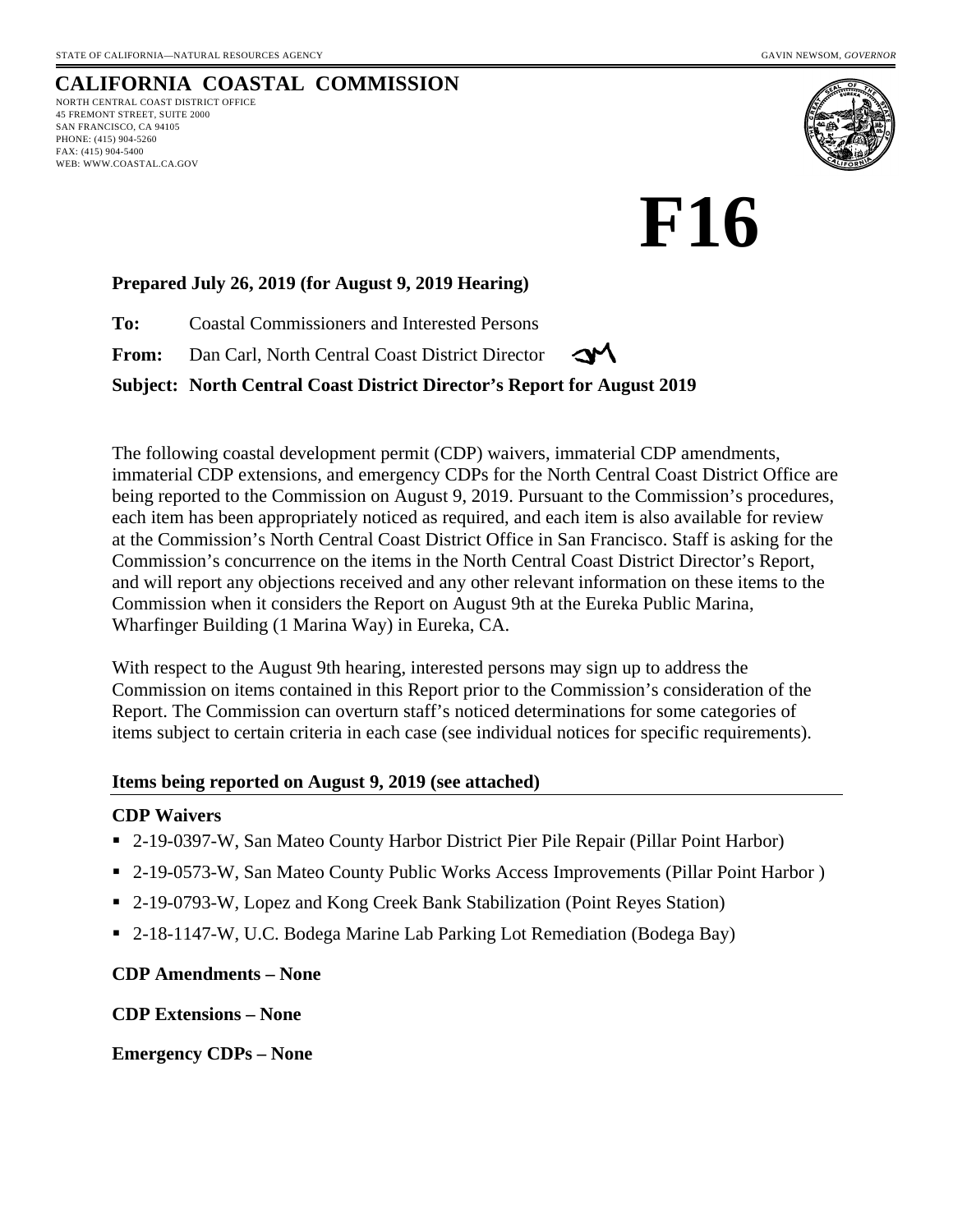#### CALTFORNIA COASTAL COMMISSION NORTH CENTRAL COAST DISTRICT OFFICE 45 FREMONT STREET, SUITE 2OOO SAN FRANCISCO, CA 94105 PHONE; (415) 904-5260 FAX: (415) 904-5400 WEB: WWW.COASTAL.CA.GOV



# NOTICE OF PROPOSED PERMIT WATVER

Date: July26,2019

To: All Interested Parties

From: Jeannine Manna, North Central Coast District Manager  $\mathcal{F}^{\mathcal{N}}$ Erik Martinez, Coastal Planner

Subject: Coastal Development Permit (CDP) Waiver 2-19-0397-W Applicant: San Mateo County Harbor District

#### Proposed Development

Repair of up to five existing timber support pier piles using l8-inch diameter fiberglass jackets installed around the existing piles, located at I Johnson Pier in Pillar Point Harbor, in Half Moon Bay, San Mateo County.

#### **Executive Director's Waiver Determination**

Pursuant to Title 14, Section 13252 of the California Code of Regulations, and based on project plans and information submitted by the applicant regarding the proposed development, the Executive Director of the California Coastal Commission hereby waives the requirement for a CDP for the following reasons:

An underwater conditions assessment of Johnson Pier revealed structural piles with severe section loss due to marine borers. Given the severity of the damage and heavy loading on the pier at this location, pile repairs are needed to assure the safe and continued use of Johnson Pier for commercial fishing activities. For piles with severe damage, ACZA-treated, polyuria-coated timber will be used to fill the gaps and establish additional structural integrity before pile-sleeving occurs. The proposed work will be done at low tide to avoid contact with the intertidal area and ocean waters, and the project will involve over-water protection measures, such as only using land-based equipment. Other best management practices will be employed throughout the project, including debris collection, spill prevention measures, and general good housekeeping of the site at all times. Accordingly, the project will not have any significant adverse impacts on coastal resources, including to water quality or public access to the shoreline, consistent with Chapter 3 of the Coastal Act.

### Coastal Commission Review Procedure

This waiver is not valid until the waiver has been reported to the Coastal Commission. This waiver is proposed to be reported to the Commission on Friday, August 9,2019 in Eureka. If three Commissioners object to this waiver at that time, then the application shall be processed as a regular CDP application.

If you have any questions about the proposal or wish to register an objection, please contact Erik Martinez in the North Central Coast District office.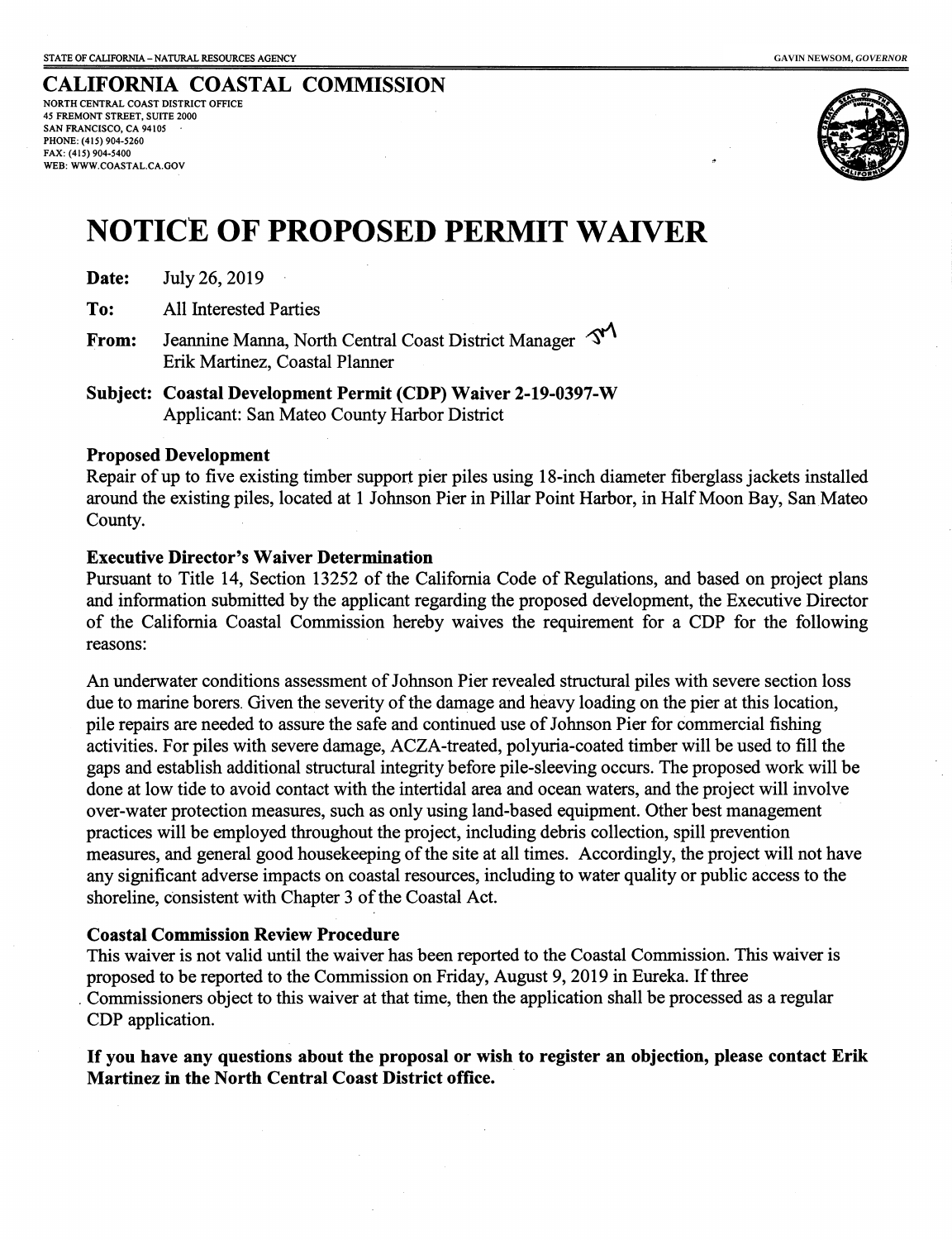#### CALIFORNIA COASTAL COMMISSION NORTH CENTRAL COAST DISTRICT OFFICE 45 FREMONT STREET, SUITE 2000 SAN FRANCISCO, CA 94105 PHONE: (415) 904-5260 FAx: (415) 904-s400 WEB: WWW.COASTAL.CA.GOV



# NOTICE OF PROPOSED PERMIT WAIVER

Date: Jaly26,2019

To: All Interested Parties

From: Jeannine Manna, North Central Coast District Manager **IV** Erik Martinez, Coastal Planner

Subject: Coastal Development Permit (CDP) Waiver 2-19-0573-W Applicant: San Mateo County Departnent of Public Works

#### Proposed Development

Construction of two public accessways down to the beach including a 24-foot long, 4-foot wide, and 7foot high wooden staircase at the end of Columbia Avenue, and a 5-foot wide by 10-foot long pedestrian tail at the end of Vassar Avenue, located within Pillar Point Harbor, in Princeton-by-the-Sea, San Mateo County.

#### Executive Director's Waiver Determination

Pursuant to Title 14, Section 13238 of the California Code of Regulations, and based on project plans and information submitted by the applicant regarding the proposed development, the Executive Director of the California Coastal Commission hereby waives the requirement for a CDP for the following reasons:

Pedestians currently access the beach in this location using multiple undesignated routes between West Point Avenue and Broadway Avenue, where the public roads dead end at the shoreline. Unstable, angular rocks and steep terrain at the road ends make these existing routes hazardous. Thus, the proposed project will improve safe public access to the beach in the project vicinity. Construction of the proposed staircase would involve minor grading, includes a l2-inch diameter drainage culvert to redirect street runoff, and would be located above the high tide line. Construction of the pedestrian trail would include removal of approximately I cubic yard of soil and concrete debris, and an area of invasive iceplant (Carpobrotus sp). The project has incorporated best management practices including operating construction equipment from the roadway, spill prevention measures, and general housekeeping of the site to minimize and avoid adverse effects on marine habitat, potential sensitive species, and coastal waters. Accordingly, the project will not result in any significant adverse impacts on coastal resources, including to water quality and public access to the shoreline, consistent with Chapter 3 of the Coastal Act.

#### Coastal Commission Review Procedure

This waiver is not valid until the waiver has been reported to the Coastal Commission. This waiver is proposed to be reported to the Commission on Friday, August 9,2019 in Eureka. If four Commissioners object to this waiver at that time, then the application shall be processed as a regular CDP application.

### If you have any questions about the proposal or wish to register an objection, please contact Erik Martinez in the North Central Coast District office.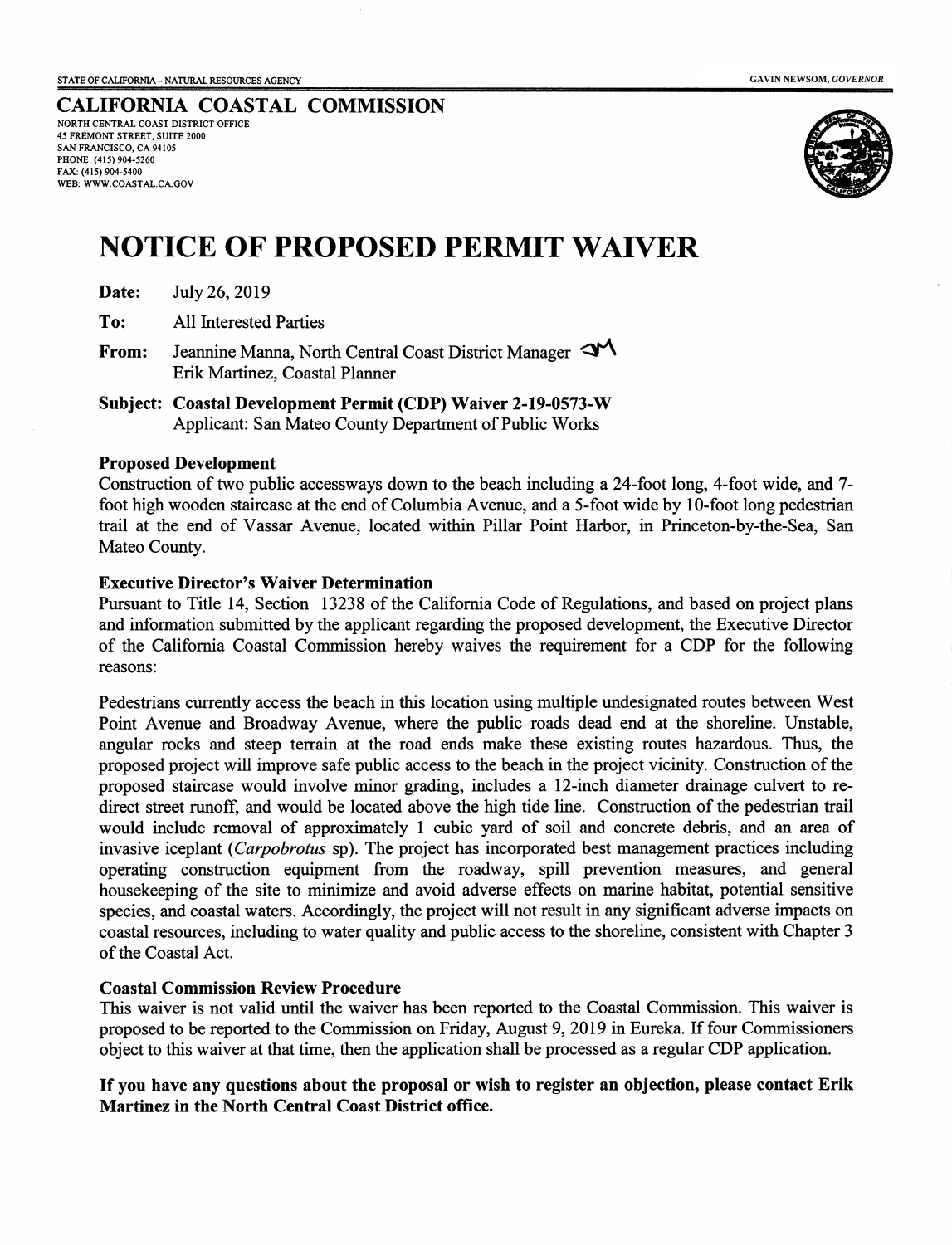CALIFORNIA COASTAL COMMISSION NORTH CENTRAL COAST DISTRICT OFFICE 45 FREMONT STREET, SUITE 2OOO SAN FRANCISCO, CA 94105 PHONE: (415) 904-5260 FAX: (415) 904-5400 WEB: WWW.COASTAL.CA.GOV



# NOTICE OF PROPOSED PERMIT WAIVER

To: All Interested Parties

From: Jeannine Manna, North Central Coast District Manager  $\bigcap_{ }^{\mathsf{M}}$ Sara Pfeifer, North Central Coast District Planner

Subject: Coastal Development Permit (CDP) Waiver 2-19-0793-W Applicant: Ruth and John Lopez, Teresa Kong

### Proposed Development

Installation of creek bank stabilization measures including the placement of 120 cubic yards of riprap and 70 cubic yards of graded soil, and slope revegetation, along 152 linear feet of Lagunitas Creek above the mean high tide line, directly adjacent to two single family residences at 11190 and 11180 Sir Francis Drake Boulevard in Point Reyes Station, Marin County.

### **Executive Director's Waiver Determination**

Pursuant to Title 14, Section 13238 of the California Code of Regulations, and based on project plans and information submitted by the Applicant regarding the proposed development, the Executive Director of the California Coastal Commission hereby waives the requirement for a CDP for the following reasons:

The site is developed with two pre-coastal residences located directly adjacent to Lagunitas Creek. The proposed project includes placement of riprap along the shoreline to stabilize the creek bank where winter rains caused flooding and erosion, removing approximately 15 to 20 feet of bank material and vegetation within 12 to 14 feet of the foundations of the two residences. In addition to the placement of riprap, the project includes the placement and grading of 78 cubic yards of soil, and the revegetation of the sloped creek bank with a select variety of native plants appropriate for the riparian and upland habitat. Best management practices are included to ensure that bank stabilization measures prevent water quality impacts to Lagunitas Creek, including applyng biodegradable erosion fabric, and conducting work during low water conditions with machinery setback safely from the submerged area. In sum, the proposed project will be protective of water quality and the riparian habitat by assuring vegetation restoration that will be beneficial to the surrounding natural environment, assuring no adverse impacts'to coastal resources consistent with the Coastal Act.

#### Coastal Commission Review Procedure

This waiver is not valid until the waiver has been reported to the Coastal Commission. This waiver is proposed to be reported to the Commission on Friday, August 9,2019, in Eureka. If four Commissioners object to this waiver at that time, then the application shall be processed as a regular CDP application.

If you have any questions about the proposal or wish to register an objection, please contact Sara Pfeifer in the North Central Coast District office.